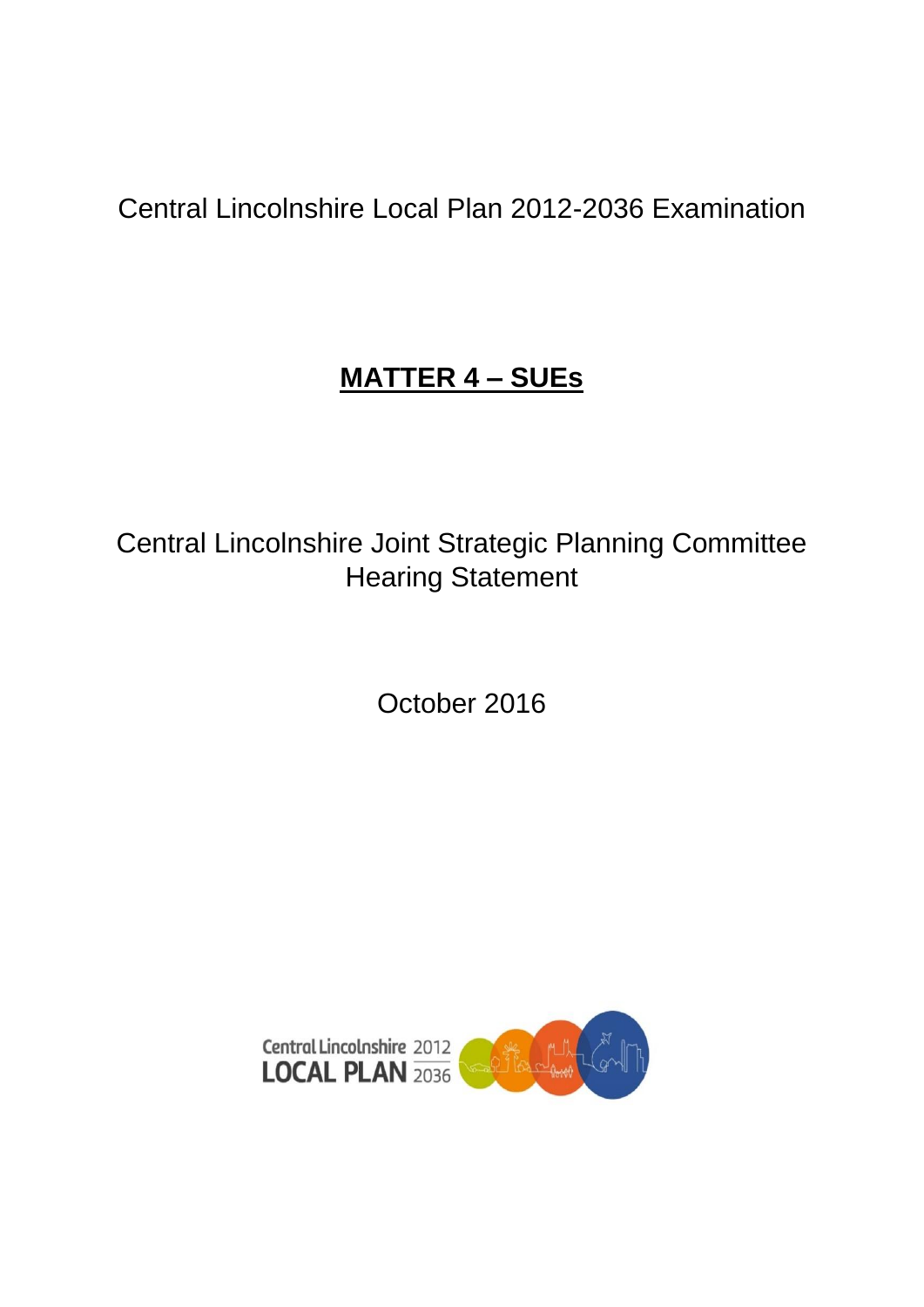# **Matter 4 – Sustainable Urban Extensions(LP28, LP30, LP39, LP44, LP48)**

# **Issue 4a – Sustainable Urban Extensions**

# *Q1. What was the process for identifying the SUEs, their size, location and distribution throughout Central Lincolnshire? How were they chosen?*

The primary explanation is set out at Appendix 6 (p545), of the IIA (E001C), though E016 (for Gainsborough) and E017 (for Lincoln) also offer higher level strategic evidence. In terms of determining the precise boundaries, scale and details for each SUE, this was a matter of detailed discussion with the promoters of each location, in order to set a practical and deliverable set of SUE allocations. Please note that the aforementioned Appendix 6 was, in draft form, published as a separate document at the Further Draft stage, but it was felt, in its final form, more appropriate to subsequently include it within the IIA.

# *Q2. What was the rationale behind the reliance upon SUEs rather than smaller site allocations in order to meet the OAN?*

It is not accepted that there is indeed a *'reliance on SUEs rather than smaller site allocations'*. Rather, the plan contains a wide variety of site sizes, from 25 to 6,000 dwellings, as well as a large volume of sites, with over 140 allocated sites (or around 150 sites if the suggested modification sites are also added), and many more smaller sites (less than 25) will also come forward through the flexible nature of the plan. In terms of quantity of homes, the SUEs are expected to deliver 14,700 dwellings out of the 36,960 required.

Thus, SUEs account for only 5% of allocated sites and only 40% of all dwellings. It is not accepted that the plan has, therefore, a 'reliance' on SUEs.

Indeed, nearby Charnwood Local Plan (Nov 2015) has over 50% (7,035) of total dwellings (14,000) accounted for on just 3 SUEs, an approach found sound by the Inspector. The Central Lincolnshire Local Plan places considerably less reliance on SUEs than this recent and local example.

Overall, it is entirely appropriate for the plan to have a combination of site sizes, including some of SUE scale. Para 52 of NPPF explicitly states this.

# *Q3. Were alternative locations for growth and SUEs considered and tested as part of the Local Plan preparation? Where is this set out?*

Yes. See Appendix 6 (p545), of the IIA (E001C).

# *Q4. How was the mix of uses and number of dwellings / amount of employment land decided? What is the reason for requiring employment land within each of the SUEs (42ha in total) given the overall employment land need is only 23ha and Policy LP5 seeks to allocate 111ha of strategic employment sites? Should the SUE policies include a greater degree of flexibility regarding employment uses?*

In some cases, the requirement for a particular SUE replicates the principles of a consented scheme. For the other SUEs, the requirements are a result of lengthy discussions over many years with the promoters of each SUE, to reach a position whereby an agreed set of principles are supported by key parties (the committee, the applicable district lpa and the promoter). The exception is perhaps the South-West Quadrant SUE, which has only been progressed as an option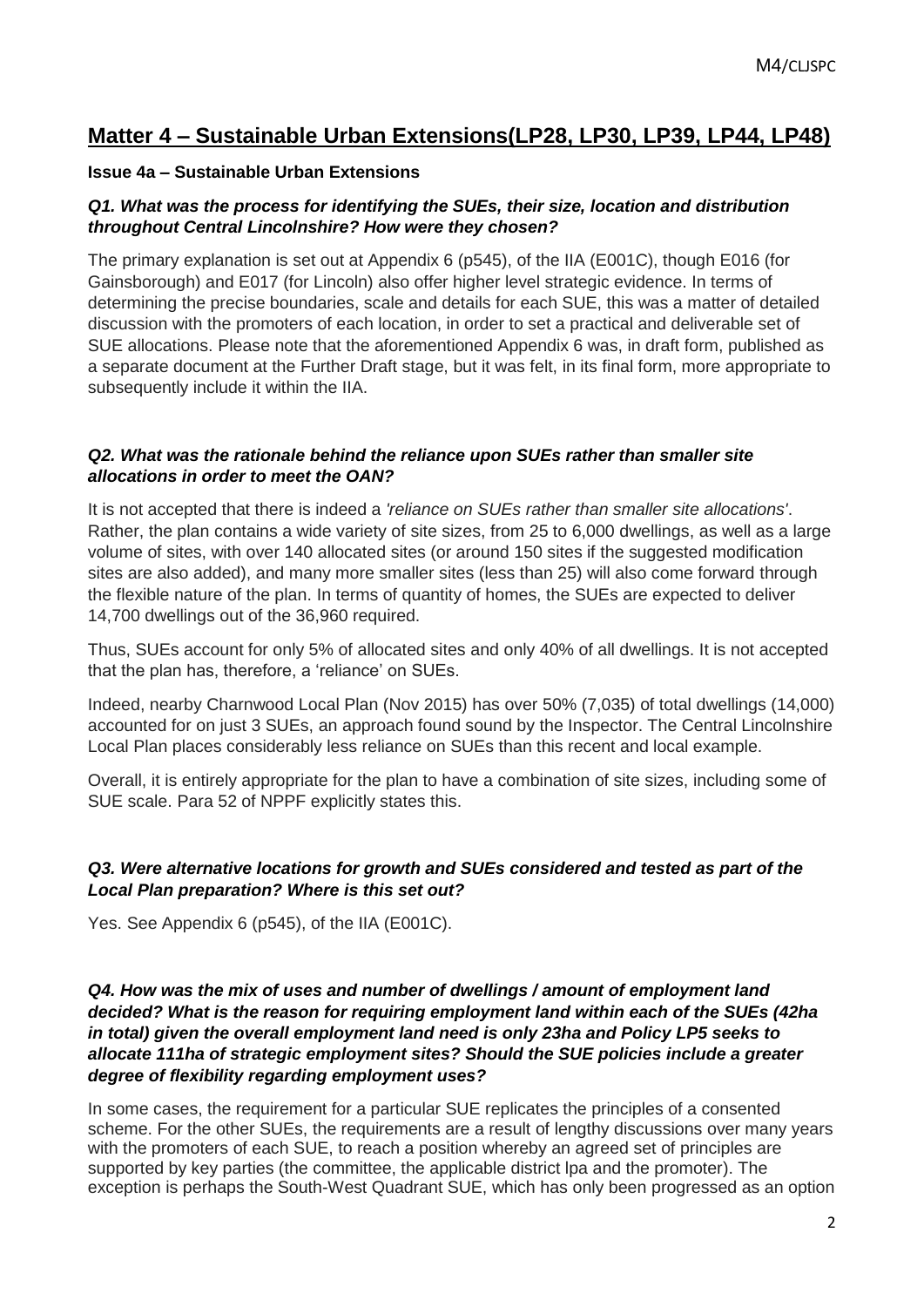over perhaps the last 12 months, though in that time period considerable progress and agreement has been reached with the key parties. As can be seen by the Topic Papers (E014A2 – E014H2), the content of the SUE policies are almost 100% supported by the applicable promoter.

The rationale for requiring employment land within the SUEs is set out from mid way down page 15 of the document *'LP5 Delivering Prosperity and Jobs - Evidence Report'* (PS.EVR5).

In terms of increased flexibility, whilst the employment land figure quoted for each SUE has been agreed with the applicable promoter, it is accepted by virtue of Policy LP30, taken literally, three of the four SUEs would have to provide exactly x hectares of employment land, with x being different in each applicable case, as set out in the policy. To give greater flexibility, the word 'approximately' could be added, so that it reads 'approximately x hectares of employment...' (or similar words) for each applicable SUE. This is already the case for the SWQ SUE, and would therefore bring both flexibility and consistency across all policy wording for SUEs. It would also be consistent with the phrase 'approximately y dwellings' which is consistently used in the applicable SUE policies. A modification is suggested (modification Main/SC/40) to reflect this matter.

#### *Q5. Why does the amount of employment land vary from one SUE to another? How were the overall amounts decided?*

The amount of employment land for each SUE reflects either the amount already agreed by way of a consent for the SUE, or an amount as agreed with the promoter of the SUE, following lengthy discussions with such promoters over a number of years. By stipulating an amount in the LP gives greater certainty for all parties, and future decision makers, as to *approximately* (note: see also Q4 response) what level of employment land is expected to come forward on the site.

# *Q6. The SUE policies require 'employment use' to be provided (e.g. Policy LP30 – Lincoln Western Growth Corridor). What is meant by employment use? Does it mean land that is ready to be developed? Is the plan clear enough about what a developer is expected to provide?*

Whilst the phrase 'employment land' is used for the Sleaford and Gainsborough SUEs (in policies LP39 and LP44), it is accepted that this is not then consistently used for the Lincoln SUEs. To be consistent, and give greater clarity, it is suggested that the wording of the Lincoln SUEs is amended to refer to 'land' rather than (as at present) the word 'use'. Suggested Modification (modification Main/SC/40) makes that change. There is no need to be more prescriptive as to precisely what is required, as this will be a matter for the Broad Concept Plan and future planning applications to determine.

# *Q7. Are the constraints of each SUE clearly set out in the Local Plan?*

Whilst all the specific *constraints* are not set out in the Local Plan, the *policy requirements* to mitigate or address all significant constraints are. In terms of setting out the specific constrains, issues and risks for each SUE, please see the applicable SUE Topic Paper (E014A2 – E014H2). Listing all the constraints in the Local Plan is not considered necessary, could become dated and contrary to the spirit of the NPPF which seeks clear, concise, flexible and strategic Local Plans.

#### *Q8. Taking into account physical and planning constraints, infrastructure and land ownership, are all of the SUE's capable of being delivered in a manner envisaged by the Plan? Are they all viable?*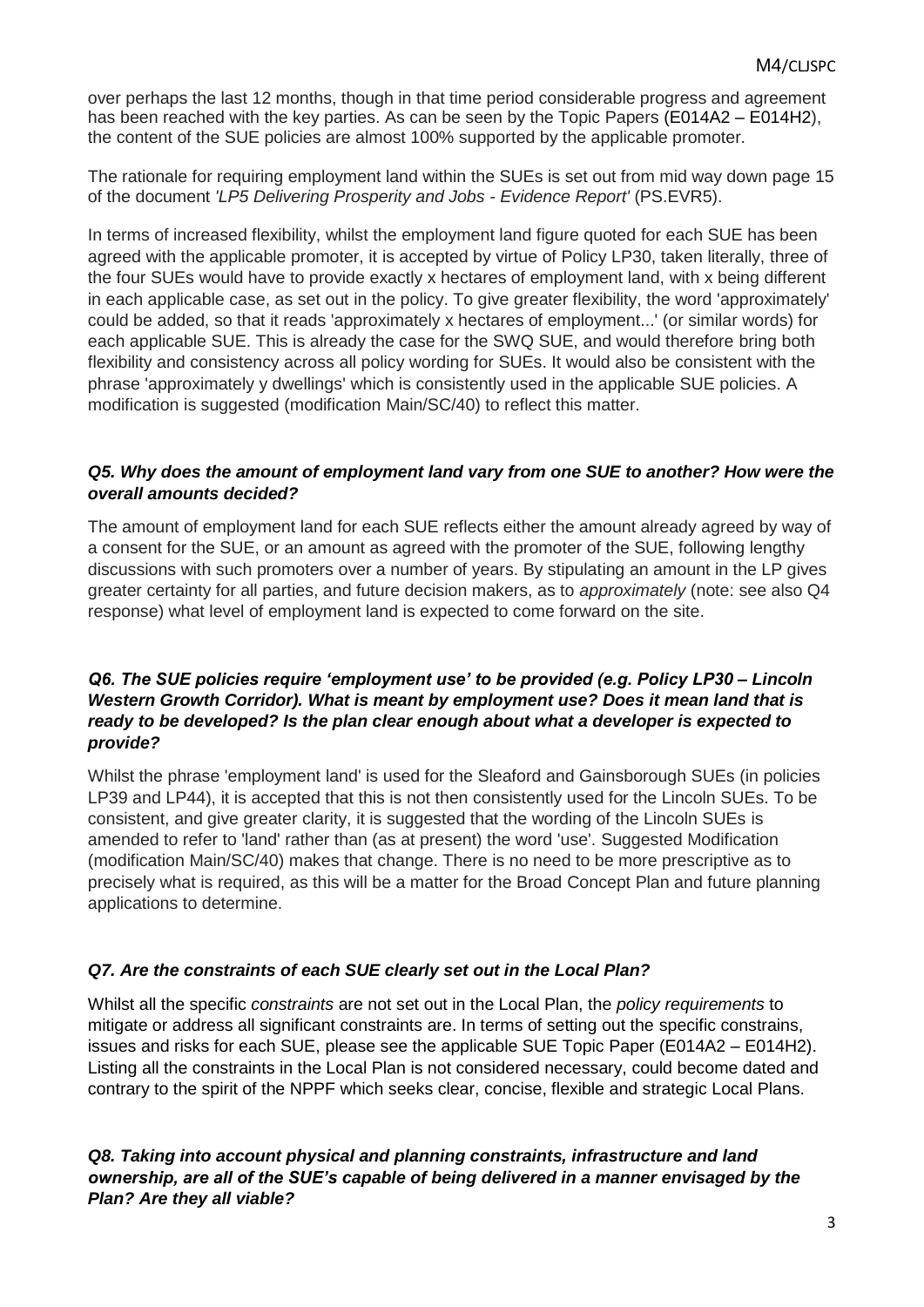Yes, and Yes. See the applicable SUE Topic Papers (E014A2 – E014H2) which confirms they are deliverable and viable.

# *Q9. What contingency arrangements are in place should one or more of the SUEs fails to come forward in the manner envisaged? Should the plan include a policy to ensure that sufficient housing land is delivered if monitoring identifies that any of the SUEs may not be deliverable/developable or would be significantly delayed? If so, what action would be appropriate and how and when would it be triggered?*

The Committee (and promoters of each SUE, as joint signatories of the SUE Topic Papers, E014A2 – E014H2) firmly believe the SUEs are not only deliverable, but a cautious approach taken to the trajectory of delivery. However, by way of contingency:

- LP54 Part A allows four of the SUEs to be delivered quicker than anticipated, bringing forward dwellings from beyond the plan period, which could make up for any 'losses' made on any of the other SUEs which is not delivering.
- LP2 is a flexible policy, with a very conservative allowance for windfall accounted for in terms of meeting the plan's housing target.
- LP57 allows, in principle, for MOD land to come forward for residential purposes, but no allowance has been made for this in the in terms of meeting the plan's housing target.

Overall, the Committee believes it should be the overall delivery of housing which should be monitored closely, not just those of SUEs (as suggested by the question), and that action should be taken if the overall delivery of housing does not perform as anticipated, which, ultimately, could be the triggering of a Local Plan review. To include a specific policy which 'triggered' release of additional land if the SUEs did not deliver as expected, could have the unintended consequences of releasing land when, overall (on all sites), the delivery of housing has been good and on track.

The Committee is not, therefore, suggesting any modifications in response to this question.

# *Q10. Why does Policy LP28a require proposals to demonstrate availability and deliverability – is that not a prerequisite for allocation?*

The Committee is confident that, in principle, the SUEs are available and deliverable. However, LP28a is necessary so that the actual scheme submitted (whether as a Broad Concept Plan (BCP) or planning application) also demonstrates that continues to be the case, to give decision makers greater certainty that it will actually happen on the ground. It is not an unreasonable request, and replicates wording in the post NPPF adopted Fenland Local Plan (April 2014) Policy LP7(n):

<http://www.fenland.gov.uk/CHttpHandler.ashx?id=12064&p=0>

# *Q11. Are the infrastructure requirements of each SUE clearly set out in the Local Plan? Is it clear what developers are expected to provide to overcome constraints and to provide infrastructure?*

Yes. A combination of Policies LP28, LP30, LP39 and LP44, as well as wider policies in the Local Plan, set out clearly the infrastructure expectations.

*Q12. How will the necessary infrastructure be provided on each SUE, such as schools and healthcare provision? How does this relate to the phasing of development? Should this be set out in the Plan?*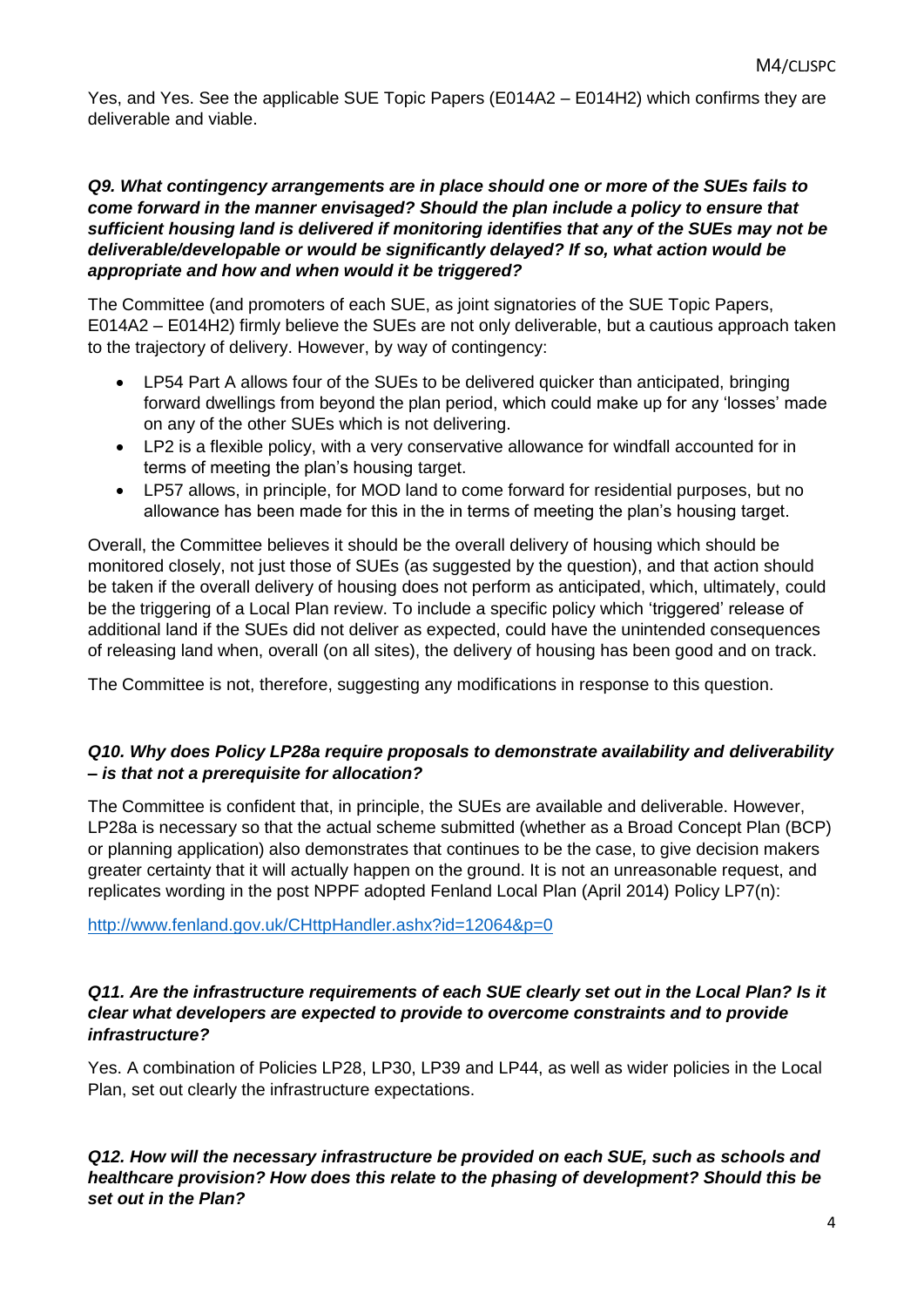The 'headline' provisions required are set out in the Local Plan. The detailed provisions, including any phasing, is more appropriate to agree at the BCP and/or planning application stage. Being too prescriptive in the Local Plan would lack flexibility and could stall development.

#### *Q13. Is it clear what developers will be expected to provide in terms of schools and healthcare provision - for example Policy LP30 (Lincoln Western Growth Corridor) requires a new primary school on site. Is it clear what the developer is being required to provide in terms of a site and buildings? On the other hand, the Sleaford South Quadrant (Policy LP44) refers to buildings and their specific sizes. Is the different approach justified?*

The varying levels of specificity are a result of the relative progress of the scheme. For Local Plan purposes, it is considered sufficiently detailed, leaving scope for details to be agreed via BCP and/or planning application. Being too prescriptive in the Local Plan for all SUEs would lack flexibility and could stall development.

# *Q14. What is the rationale for the overall approach to incorporating gypsy and traveller sites on SUEs under Policy LP28? Is this justified? How will these sites be delivered?*

LP28: Sustainable Urban Extensions – Evidence Report (PS.EVR28) briefly sets out the rationale. It is entirely justified for SUEs to make a contribution to G&T provision, in the same way such sites contribute to all other forms of housing (market, affordable, accessible, small, large, etc).

This approach has been found sound elsewhere, including:

 Charnwood Local Plan (Nov 2015) – see for example, policy CS5 (for the principle) and CS19 (for a site specific example)

[http://www.charnwood.gov.uk/files/documents/adopted\\_core\\_strategy1/Charnwood%20Loc](http://www.charnwood.gov.uk/files/documents/adopted_core_strategy1/Charnwood%20Local%20Plan%202011%20-%202028%20Core%20Strategy%20Adopted%20November%202015.pdf) [al%20Plan%202011%20-](http://www.charnwood.gov.uk/files/documents/adopted_core_strategy1/Charnwood%20Local%20Plan%202011%20-%202028%20Core%20Strategy%20Adopted%20November%202015.pdf) [%202028%20Core%20Strategy%20Adopted%20November%202015.pdf](http://www.charnwood.gov.uk/files/documents/adopted_core_strategy1/Charnwood%20Local%20Plan%202011%20-%202028%20Core%20Strategy%20Adopted%20November%202015.pdf)

The Inspector (in the Inspector's Report, Sept 2015, para 94), explicitly states: "*Bringing forward sites for Gypsy, Traveller and Travelling Showpeople accommodation as part of the strategic housing proposals would enable them to be well related to the main urban areas, to benefit from good access to services and facilities and to be delivered as part of a comprehensively planned development."*

[https://www.charnwood.gov.uk/files/documents/inspectors\\_report/Inspector%27s%20Repor](https://www.charnwood.gov.uk/files/documents/inspectors_report/Inspector%27s%20Report%20-%20Final.pdf) [t%20-%20Final.pdf](https://www.charnwood.gov.uk/files/documents/inspectors_report/Inspector%27s%20Report%20-%20Final.pdf)

 Teignbridge Local Plan (May 2014) - see policy NA1, for example, which requires 24 pitches on a SUE [https://www.teignbridge.gov.uk/CHttpHandler.ashx?id=41652&p=0.](https://www.teignbridge.gov.uk/CHttpHandler.ashx?id=41652&p=0)

The Inspector (in the Inspector's Report, April 2014, para 41) stated that "*Policies WE6, WE6a, NA1 and SWE1 provide a suitable framework for adequate* [Gypsy and Traveller pitch] *provision, principally through the requirements for new pitches within the area of two major housing allocations, as well as a site at WE6A which now has planning permission. Looking at the viability of these two allocations overall, I see no reason to question the deliverability of pitches in locations that meet the relevant criteria of Policy WE6 concerning the sustainability of the sites in economic, social and environmental terms*. "

[http://www.teignbridge.gov.uk/CHttpHandler.ashx?id=40644&p=0\)](http://www.teignbridge.gov.uk/CHttpHandler.ashx?id=40644&p=0)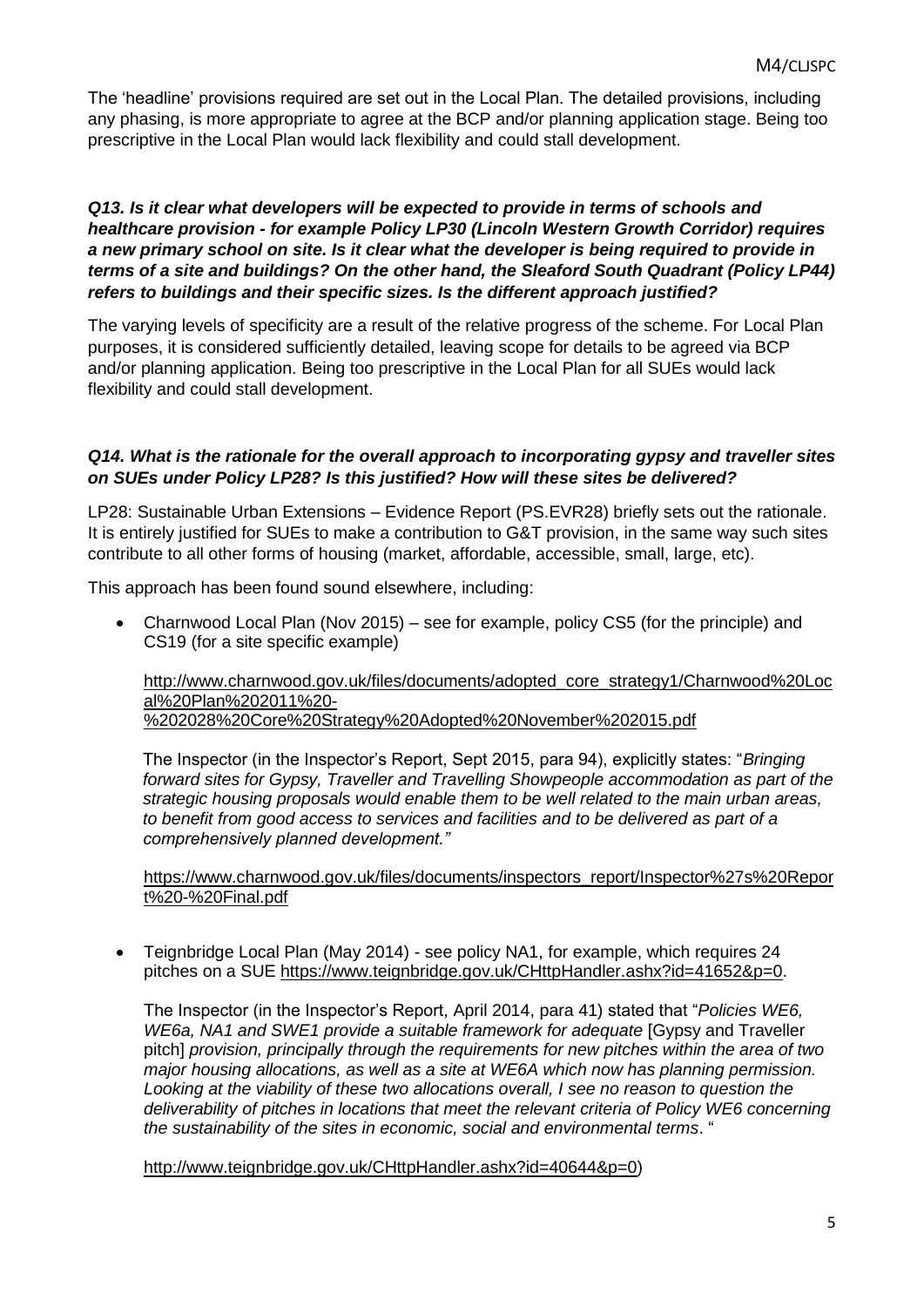The Committee entirely agree with the approach in these Local Plans, and the endorsements given by the Inspectors. However, to give greater flexibility than the above too adopted examples, Policy LP28 enables 'off-site' provision to be provided, through the land owner securing a site elsewhere and, through a legal agreement, enable deliverable pitches to come forward. Precise mechanisms for delivery of a Gypsy and Traveller site will be determined on a case by case basis, but the Committee can see no reason why this should be more difficult than, for example, securing the provision of affordable housing through a legal agreement.

# *Q15. Should Policy LP28 refer to other services and facilities typically required by residents on a day-to-day basis, rather than just 'retail'? Will this be effective in achieving a balanced and mixed community and the aims and objectives of the policy? Is it clear what developers are being required to provide?*

Where particularly important to the delivery of a specific SUE, wider services and facilities are covered in the specific SUE policies LP30, LP39 and LP44. In addition, the generic policies in the rest of the plan will also be applied to the SUEs, particularly if a facility is not expressly set out in the specific SUE policies. For example, LP15 (Community Facilities) (especially the last part of this policy) and LP24 (Creation of New Open Space, Sports and Recreation Facilities).

#### *Q16. Will it be clear to developers how much open space, recreation, leisure and community facilities will be required, and/or what is expected of new district, local and neighbourhood centres?*

The policies (LP28, LP30, LP39 and LP44, as well as wider Local Plan policies) are sufficiently clear, but allow flexibility for subsequent preparation of BCPs or planning applications. Being too prescriptive in the Local Plan would lack flexibility and could stall development.

# *Q17. Is the use of a 'broad concept plan' specific enough, or should Policy LP28 refer to the need for phased masterplans? Should the policy require that the masterplanning exercise identifies at what stage the relevant employment uses, transport connections, community facilities, retail, leisure, open spaces, education and recreational uses etc. should be provided? Will the policy be effective in this regard?*

The approach of requiring a Broad Concept Plan is one previously endorsed, such as for the post-NPPF Fenland Local Plan (2014), Policy LP7, which has the identical words to Policy LP28 as follows "Development of an urban extension (i.e. the broad or specific locations for growth identified in Policies LP8-11) must be planned and implemented in a coordinated way, through an agreed overarching broad concept plan, that is linked to the timely delivery of key infrastructure." <http://www.fenland.gov.uk/CHttpHandler.ashx?id=12064&p=0>

BCPs are an appropriate mechanism to enable the key elements of a SUE to be agreed in principle, and will '*provide the template for future proposals within the site*' (to use a phrase as stated by the Inspector in her Report into the Fenland Local Plan, para 104 <http://www.fenland.gov.uk/CHttpHandler.ashx?id=9895&p=0>)

Preparation of a detailed and costly masterplan would delay progress of a SUE, with no certainty that even the basic principles would be agreed by the LPA. A BCP overcomes this.

The policy also explicitly states that phasing may be agreed.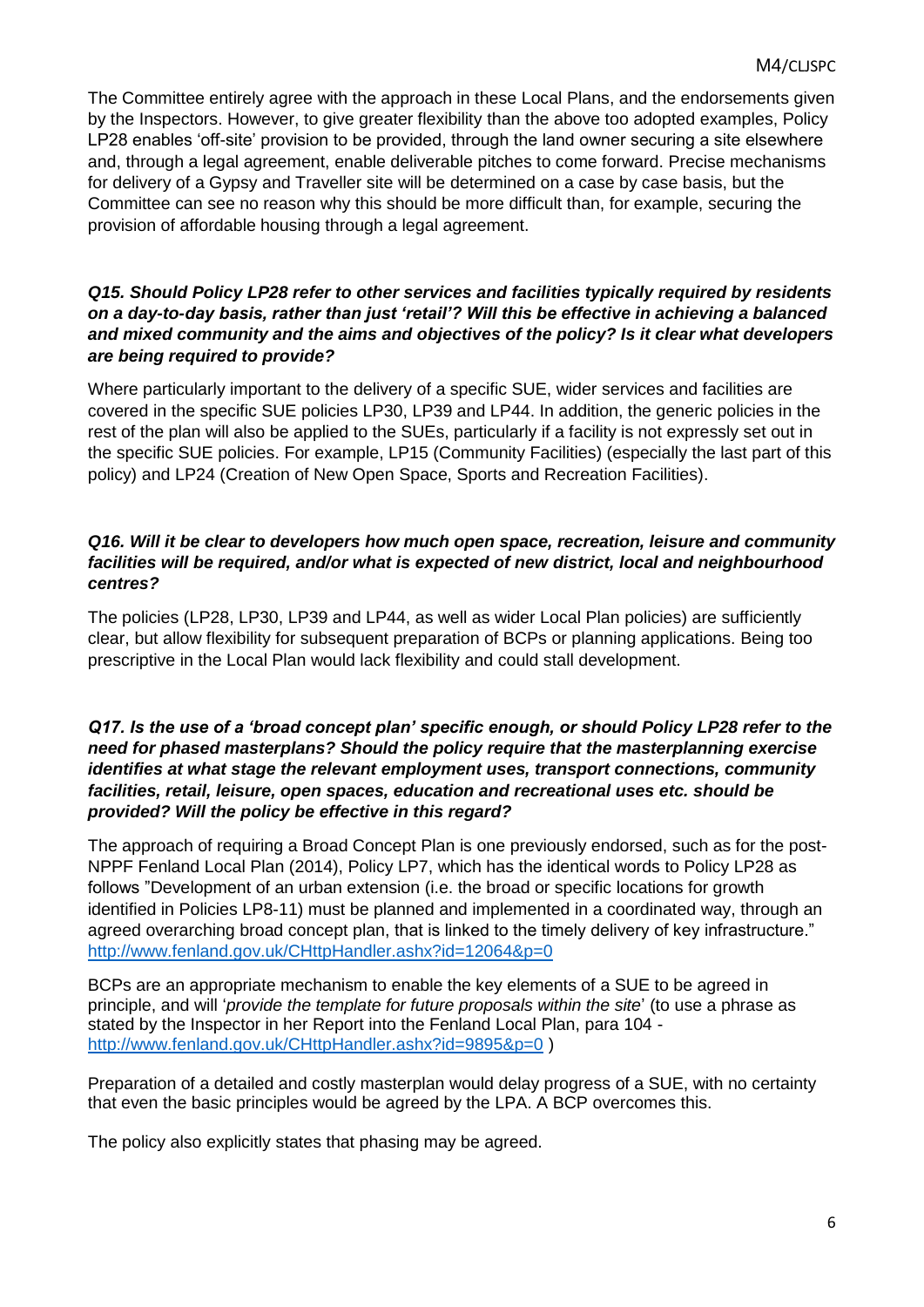# *Q18. Have the transport effects of each SUE been adequately assessed? Can they be developed without significant adverse effects? Is any mitigation required, and if so, is this made clear in the plan?*

Yes, the transport effects have been adequately assessed, albeit to varying degrees depending on the progress of a particular scheme. There is no known significant transport adverse effect which cannot be overcome by mitigation and detailed planning, and the plan is clear where fundamental requirements are necessary for a particular SUE.

# *Q19. Are any of the SUEs in Flood Zones 2 or 3? Are the allocations consistent with paragraph 100 of the Framework which states that Local Plans should apply a sequential, risk-based approach to the location of development to avoid where possible flood risk to people and property and manage any residual risk, taking account of the impacts of climate change? Where is this set out?*

Some of the SUEs do contain some land in Flood Zones 2 or 3. Full details are set out in section 3.1 of each applicable SUE Topic Paper (E014A2 – E014H2).

The sequential approach is set out in Central Lincolnshire Local Plan Site Allocations Sequential Test (E033A), within which the SUEs are included.

In addition, Appendix 6 (p554), of the IIA (E001C), includes commentary on flood risk / climate change for each SUE (and alternative locations for a SUE), as part of the sustainability appraisal process. See, for example, IIA objectives 11 and 12, and the commentary for each candidate SUE against these two objectives. The Committee is confident that a robust approach to considering flood risk has been taken, and that the allocation of sites has appropriately addressed national policy in this regard.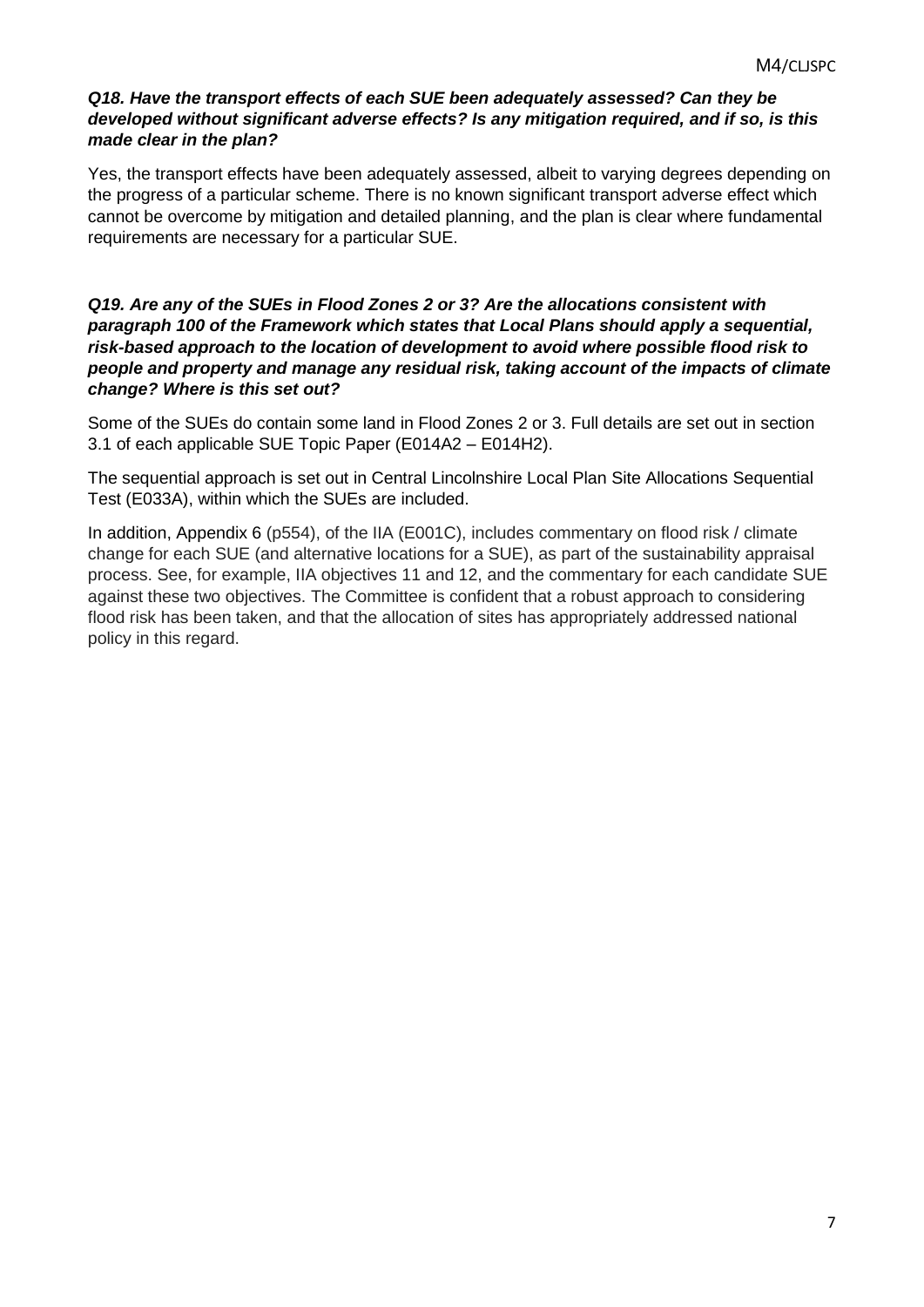# **Issue 4b – Western Growth Corridor – Policies LP30 and LP48**

#### *Q20. The August 2016 Evidence Topic Paper5 summary table describes the detailed viability assessment as 'Ongoing 2016'. What does this refer to? When will it be complete? Why is it necessary when paragraph 4.4 of the Topic Paper confirms that the "…site is viable and deliverable…"*

The WGC SUE is viable and deliverable and based on the extensive work done already as part of the planning application preparation. This position is not expected to change. The WGC site proposals continue to be developed and refined on an ongoing basis in response to the results emerging from the remaining detailed work such as the transport assessment, water management strategy and ecological assessment in the lead up to the submission of the planning application (summer 2017). As the WGC scheme emerges there is a need to ensure that any changes to the WGC scheme are assessed to ensure they do not impact negatively on the viability of the scheme hence, work on detailed viability can be described as ongoing. However, for clarity the Committee confirm that the WGC SUE is viable and deliverable.

#### *Q21. The Committee's response to the Inspectors' Initial Questions states that applications have been, and will be, submitted for European, National, Regional and Local Funds to assist in enabling the earlier provision of housing and commercial development. What is the current position with regard to this funding? What implications do the possible outcomes have on the delivery of the SUE (for example in the event that no funding is forthcoming)?*

As stated previously in the response to the Inspectors Initial Questions, we can confirm that the WGC SUE is viable and deliverable without any external sources of funding for all phases of development. The external funding applications have been made on the basis that should they be successful, they would enable accelerated delivery of housing and employment on the WGC SUE to take place. For example, if funding is obtained to deliver the Beevor Street link over the railway in to the city centre earlier than planned, this would enable employment and additional housing to come forward much earlier than if that external funding was not secured.

Based on a worst case scenario that none of the funding applications are successful we can confirm that the WGC SUE will be deliverable within the plan period including all required transport and access links. This is based on the fact that the site specific viability appraisal which has been undertaken (and which as previously stated in the response to the Inspectors Initial Questions included a funding grant of nil) demonstrates that the WGC SUE is viable and deliverable in its own right.

#### *Q22. Is the site deliverable and developable in the plan period?*

#### *[Preliminary Note: Acknowledgment of error in Western Growth Corridor Topic Paper (ref E014B2)*

*In the Summary Table immediately prior to Para 1, Start on Site date is given as spring 2017. This was a typographical error and should read spring 2018. This has no impact on housing trajectory.]*

Yes, we can confirm that the site is deliverable and developable within the plan period. This is based on work undertaken by the lead WGC SUE promoter (City of Lincoln Council acting in its landowning capacity) which is outlined in para 4.4 of the updated WGC Topic Paper (August 2016), (Ref E014B2).

In terms of the WGC site being developed within the plan period, as detailed in para 4.1 of the updated WGC Topic Paper (August 2016), (Ref E014B2), the expected delivery trajectory and phasing proposals demonstrates that the full 3,200 dwellings are expected to be delivered within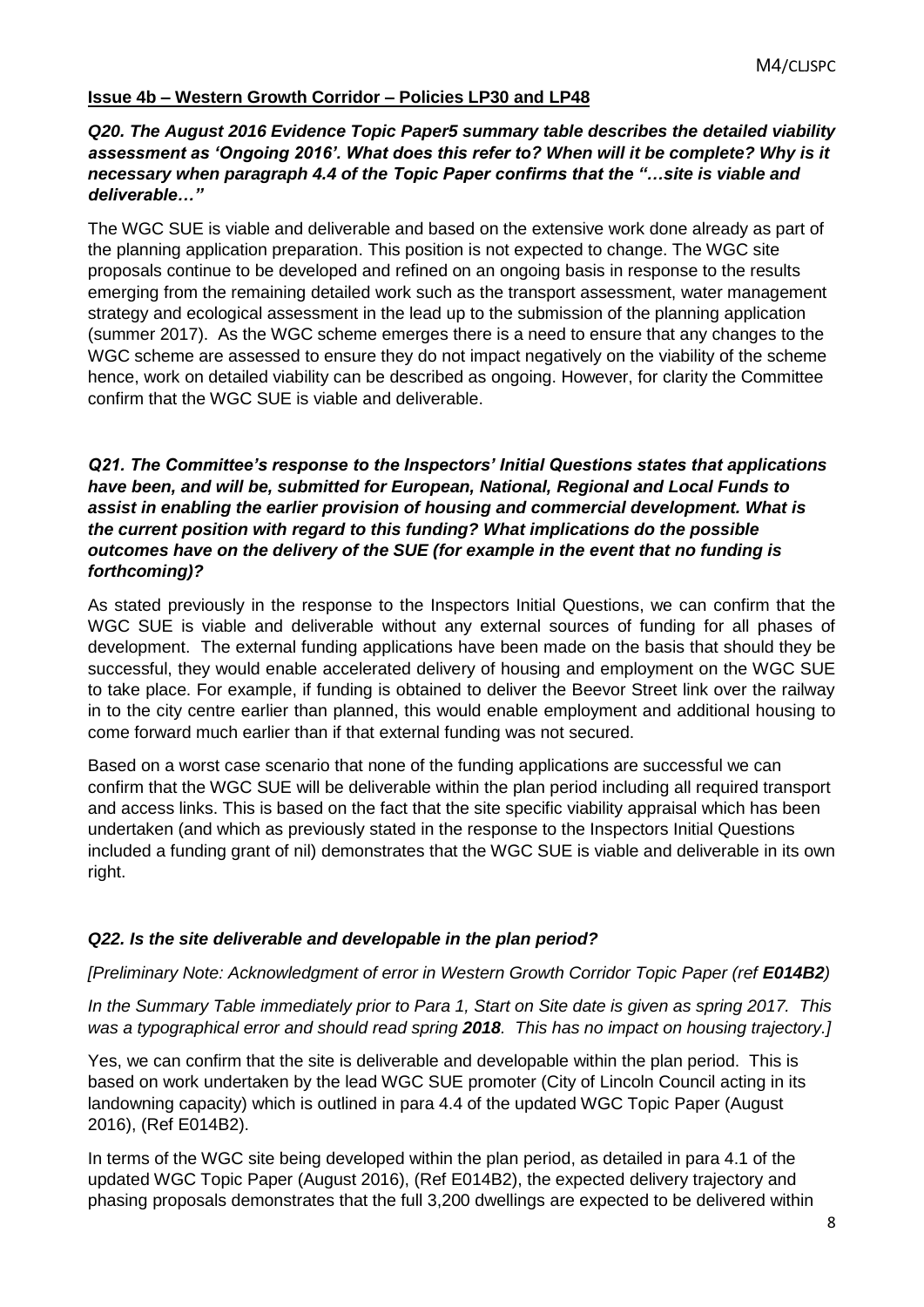the plan period. Expanding on the phasing proposals, up to 500 units will come forward in Phase 1 as explained at para 4.4 of the updated WGC Topic Paper (August 2016), (Ref E014B2). Phases 2, 3 and 4 as detailed in para 4.1 of the updated WGC Topic Paper (August 2016), (Ref E014B2) are scheduled to come forward from 2023 onwards.

#### *Q23. The August 2016 Evidence Topic Paper refers to a phased development, with the infrastructure relating to community facilities and services, health, education and Gypsy and Traveller accommodation in the later phases. Should this approach be set out in the plan to provide sufficient certainty to developers and local communities?*

The 'headline' infrastructure provisions required are set out in the Local Plan. In further detail, as explained in para's 2.1 and 2.2 of the updated WGC Topic Paper (August 2016), (Ref E014B2), the WGC will deliver mixed-use development with a complete range of services and infrastructure. Phase 1 of the WGC includes provision of a local centre which will incorporate community facilities including education, retail and health facilities. Further detailed provision including Gypsy and Traveller provision is more appropriate to agree at the BCP and/or planning application stage.

# *Q24. Representations from Highways England identify concern that the level of growth proposed across the Lincoln SUEs "…could place significant pressure on the A46 trunk road, particularly at the A46 Hykeham Roundabout". Have the effects of the SUE on the A46 been considered in light of Highway England's representations to the Local Plan? How will the effects of development be mitigated in this regard?*

The WGC SUE (along will others in the Local Plan) will include a detailed site specific Transport Assessment that will examine the impact of the development on the highway network, including the impact on the A46. This work is currently being finalised with a number a transport scenarios being tested and modelled including the impact of the WGC SUE on the A46 specifically. It is understood that following their initial representations Highways England have now confirmed to Lincolnshire County Council that appropriate mitigation for the WGC SUE will be able to be delivered.

At a more strategic level, Lincolnshire County Council's Local Planning Tool (LLPT) and their Lower Tier Report **(E044A)** indicates that based on the delivery of a number of highway schemes (including Lincoln Eastern Bypass, Lincoln East-West Link) the impacts on the A46 of proposed development in Central Lincolnshire can be mitigated.

# *Q25. Has an assessment been carried out to determine whether or not heat recovery from the North Hykeham Energy from Waste plant is feasible? Is the policy effective as currently worded?*

Lincolnshire County Council working in partnership with the City of Lincoln Council and North Kesteven District Council have been successful in securing funding from the Heat Network Development Unit to assess opportunities for establishing a District Heating system using heat from the Energy from Waste Plant. Part of the funding has been used to carry out a high level Energy Mapping and Maserplanning Study which was completed in March 2016 and concluded that WGC provides a "natural opportunity for district heating" (Element Energy, Energy Mapping and Masterplanning in Greater Lincoln, Stage 2 Report, March 2016). Further work is being progressed on this matter but on this initial work carried out it is felt the policy wording is effective as currently worded.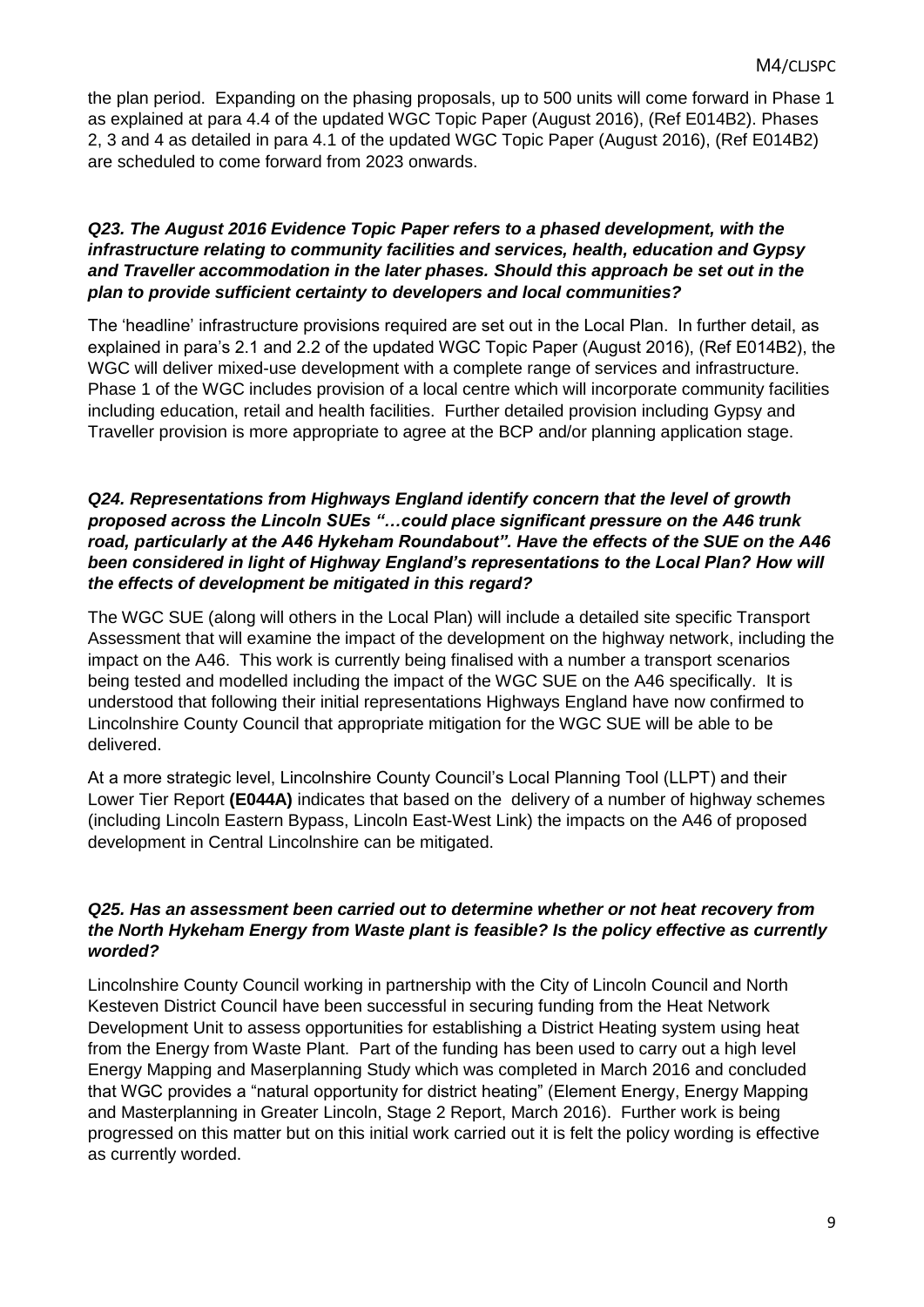#### *Q26. Are 'comprehensive solutions' available to reclaim and remediate the former tip? How does this affect viability?*

Yes. A detailed assessment has been undertaken on options to remediate the former tip and the overall cost of this work has been included in the viability work undertaken for the WGC SUE. The Committee can confirm that WGC SUE is viable with tip remediation costs included.

# *Q27. Is the park and ride area justified? Will it be clear to developers what they are requires to provide and when? For example, how large should the park and ride be?*

Yes. It should be noted that wording in Policy LP30 states that for all four of the Lincoln area SUE's and not just WGC should provide "*consideration of the need for a park and ride*". Given the significant levels of growth proposed within the Local Plan and associated increase in traffic generated, there is a need to encourage and promote sustainable modes of travel as supported in para's 34 and 35 of the NPPF. This approach is outlined in Policy LP13 (Accessibility and Transport) and Policy LP36 (Access and Movement within the Lincoln Area) in the Local Plan.

The policy wording relating to Park and Ride is sufficiently flexible to allow developers the scope to factor in park and ride and assess the need for it when undertaking their transport assessment work for the individual SUEs as part of wider package of transport mitigation measures that will be required.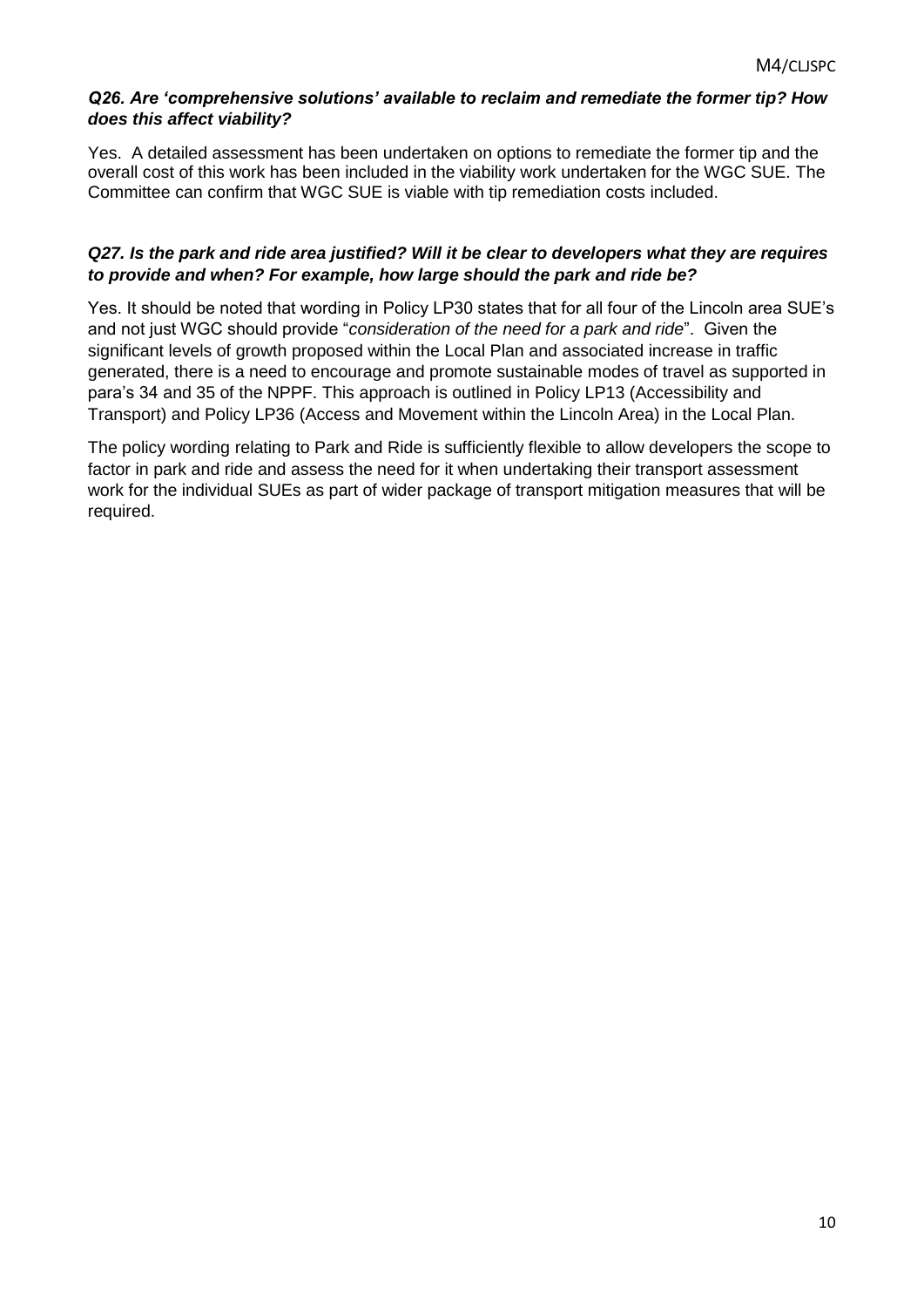# **Issue 4c – South East Quadrant - Policies LP30 and LP48**

#### *Q28. What is the current progress and timescale for completion of the Lincoln Eastern Bypass? Is there an upper limit on the number of dwellings that can be completed until the bypass is completed?*

Planning permission for the Lincoln Eastern Bypass (LEB) has been secured and a technical start on site made. The appointment of the main contractor and start on site of the main works is estimated late 2016/early 2017, with a two year programme and completion late 2018 or early 2019. Whilst the LEB is essential for sustainable growth, housing development (subject to detailed traffic assessments) can come forward in advance of the completion of the LEB. Highways are aware of the 450 application proposals and traffic impact will be assessed as part of the detailed application. However with the timescale for LEB delivery and the development trajectory of SEQ, it is not considered that there is an issue about SEQ delivery being prevented due to existing highway capacity.

#### *Q29. What is the justification for Policy LP30 specifying that the Local Centre has to be 'small'? How would this be assessed as part of a development proposal? Is the Policy effective in this regard?*

The use of the word small was to draw a distinction that this local centre should be smaller than the main centre located further north, identified in the concept plan. The 'small' local centre is to compliment, rather than compete with the existing facilities in Bracebridge Heath. Proposals for the centres will be developed and assessed with the applicant during the detailed application process.

However, it is accepted that the word 'small' is unnecessary and could lead to confusion as to its meaning. A suggested modification (modification Main/SC/41) is therefore made:

Amend 10th bullet under *South East Quadrant SUE (SEQ) – Land at Canwick Heath* subheading of Policy LP30 as follows:

"Development of a small Local Centre towards the…"

#### *Q30. Why are the costs associated with access, heritage, environmental considerations, design criteria, utilities and community facilities 'TBC' in the August 2016 Topic Paper7? On this basis what evidence is there to indicate the SUE is viable?*

The August 2016 topic paper costings reflect the current situation with the progression of SEQ and further costs will be added to future iterations of the Topic Paper. The Viability Evidence Report (**E011A**) sets out the overall viability of the Local Plan and the Sustainable Urban Extensions.

Chapter 6 of the report sets out the residual land value approach taken by the study and the component assumptions that are used (including build costs, threshold land value, finance etc.) in arriving at viability. Some of these assumptions are applicable to a range of development types, sizes and locations, but where they differ specifically in relation to SUEs they are identified; sales values are set out at paragraph 6.3.7, land values at paragraph 6.3.18, opening up costs at 6.3.22, Section 106 contributions at 6.3.36. The findings are summarised at table 6.9 on page 45. Further detailed sensitivity testing is set out at Appendix F.

# *Q31. The August 2016 Topic Paper also states that the costs to open the site up are assumed' – what evidence are these assumptions based on? It is reliable and justified?*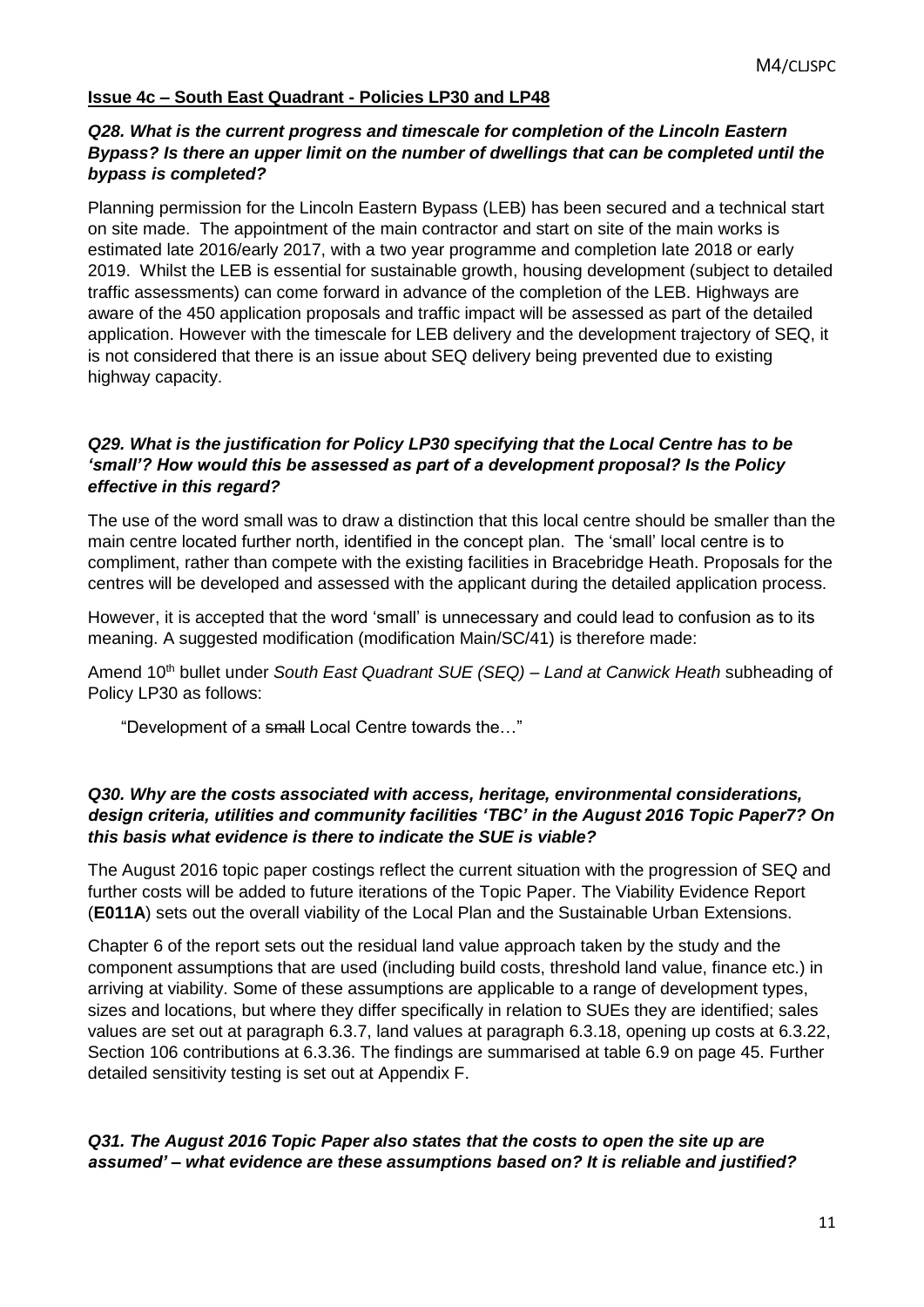The assumed site opening up costs are identified in the Viability Evidence Report (**E011A**) – see page 38, paragraph 6.3.22, which sets out the cautious approach taken, and modelled opening up costs at £10,000 per dwelling or £350,000 per net hectare following consideration of information provided by site owners and their agents and consented urban extension viability assessments.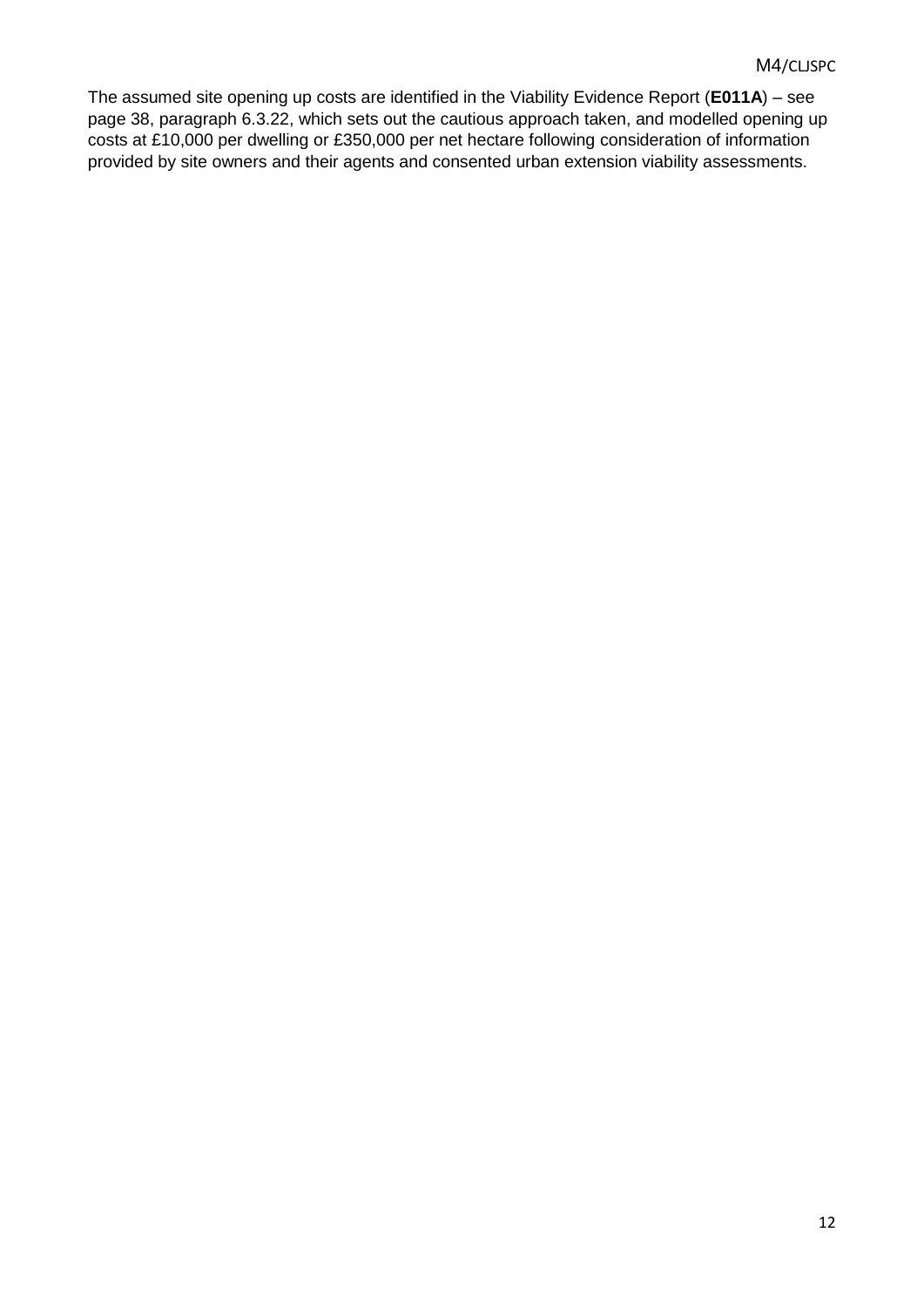# **Issue 4d – North East Quadrant - Policies LP30 and LP48**

#### *Q32. What is the current status regarding the outline planning application submitted on the site? Has this now been granted planning permission following completion of the Section 106 Agreement? If so, when are reserved matters submissions expected?*

The Outline Planning Application (ref.132932) was approved by West Lindsey's Planning Committee on 16<sup>th</sup> December 2015, subject to agreement of suitable sums for infrastructure and affordable housing and the signing of the s106. The formal decision notice was issued on  $6<sup>th</sup>$  May 2016 following the signing of Section 106 Agreement. The site owners have advised West Lindsey that reserved matters application can be expected in early 2017.

#### *Q33. How does the outline planning application relate to the remainder of the SUE and its delivery? (i.e. the relationship between the land in West Lindsey and Lincoln City) Will this have an effect on the overall delivery and masterplanning of the SUE?*

A land use masterplan is in place for the wider site, including an indicative layout for the remainder of the SUE. Phase 1 of the SUE (land in West Lindsey) has been masterplanned to ensure Phases 2 and onwards (land in the City of Lincoln) are integrated to ensure the whole site comes forward as one overall SUE.

# *Q34. Paragraph 4.3 of the August 2016 Topic Paper8 states that the affordable housing provision will be 10% for Phase 1 with a 'target' for 20% on later phases. Does this need to be reflected in the Local Plan if the 20% listed under Policy LP11 is not achievable? Why is a lower percentage justified?*

Phase 1, which relates to the consented element, has been agreed at 10% following the detailed viability appraisal for that site, and taking account of considerable s106 contributions (over £2m on top of the affordable housing contribution) being agreed.

The 'target' of 20% for latter phase(s) simply reflects the policy requirement set out in LP11.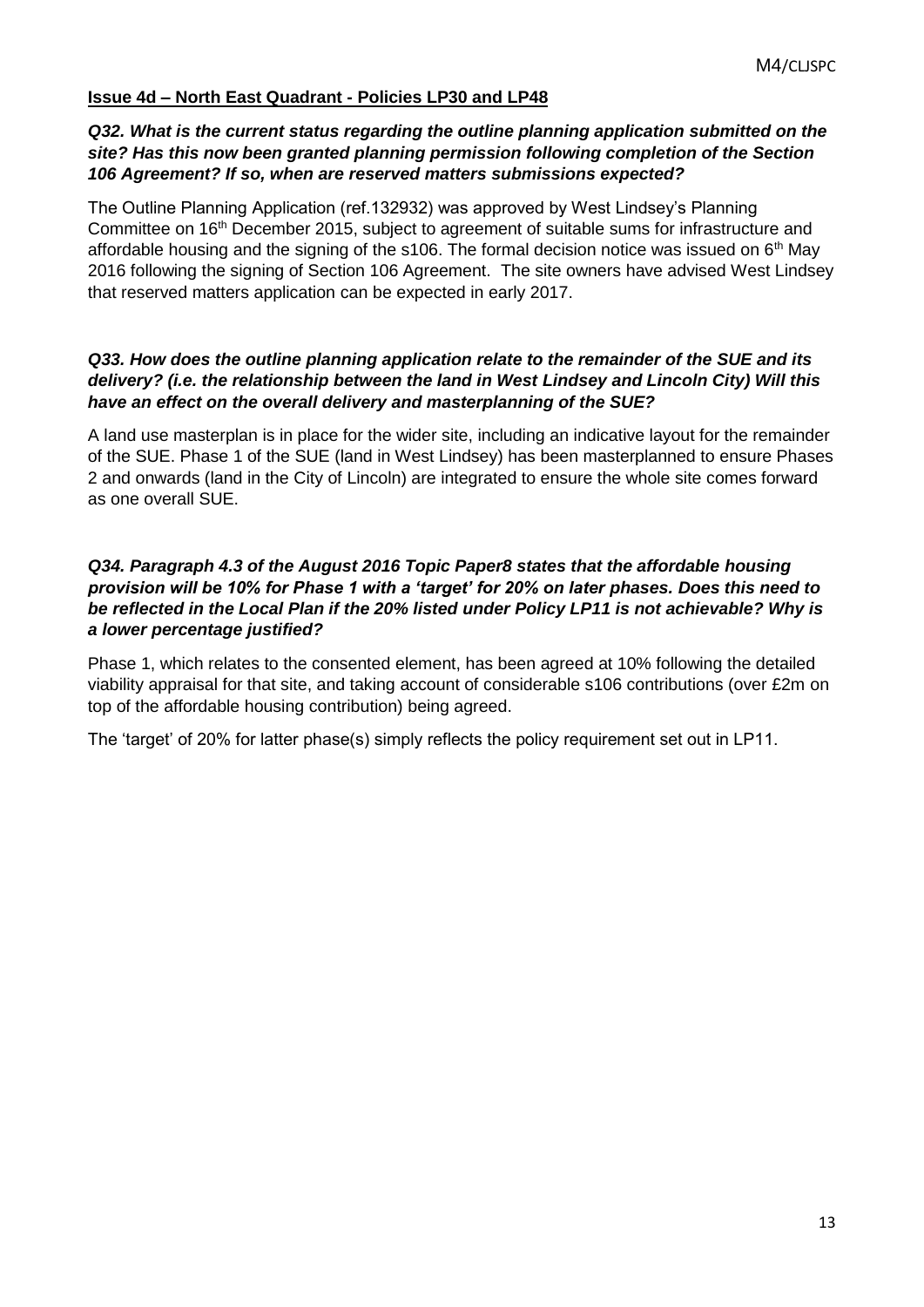# *Issue 4e – South West Quadrant - Policies LP30 and LP48*

#### *Q35. What is the current status concerning the first part of Phase 1 of the Southern Bypass? How is this going to be funded / delivered? How does it affect the viability and deliverability of the site?*

At present LSB has preferred route status, following two public consultation exercises and an LCC executive decision. LCC submitted a bid to DfT for scheme development costs which is currently under consideration by the Department. An announcement is expected as part of the Autumn Statement. If this bid is successful design work will start in 17/18.

#### *Q36. Unlike the other Lincoln SUEs (which refer to specific types of schools) Policy LP30 states only that 'appropriate' levels of education provision will be provided on site with scale 'to be determined'. Is this precise enough? What is expected of developers in this regard? Does it give the community sufficient certainty regarding what will be delivered?*

The August 2016 Topic Paper provides further clarity on the education requirement, though the lack of specificity in the policy reflects the fact that this SUE is least progressed than all other SUEs, and as such a more general statement on education provision is more appropriate.

# *Q37. Policy LP30 requires a detailed odour assessment 'to demonstrate no adverse impact on future residents'. Has consideration been given to the proximity of the South Hykeham Water Recycling Centre? What happens if an odour assessment finds adverse impacts? Could they be satisfactorily mitigated without compromising the delivery of the planned development? To be effective does Policy LP30 need to refer to any necessary mitigation through the design, layout and masterplanning process? What about nonresidential occupiers?*

Impacts of the South Hykeham Water Recycling Centre will be assessed as part of the ongoing master planning of the SUE. Given the geographical scale of the SUE and the flexibility of land uses, it is not anticipated it will adversely impact on delivery or broad scale of development envisaged, for either residential or non-residential proposed development.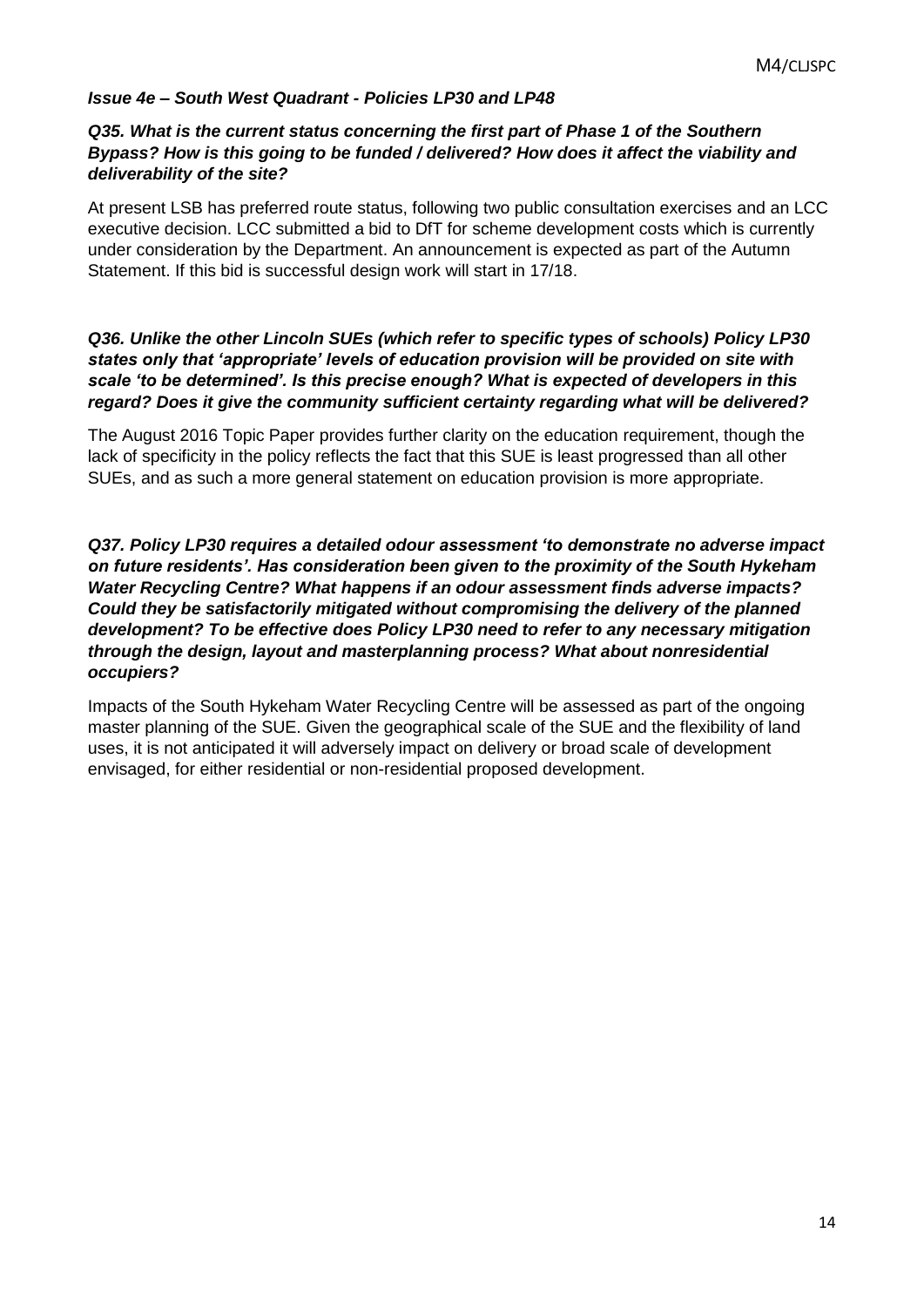# **Issue 4f – Gainsborough Southern Neighbourhood SUE – Policies LP39 and LP48**

#### *Q38. What is the current position regarding outline planning permission?*

The current outline planning permission (Ref. No. 125020) was granted on the  $5<sup>th</sup>$  July 2011 and authorises 2,500 new homes with associated employment land and other uses including retail. The permission remains valid until the 4th July 2023.

# *Q39. What is the justification behind the provision of 2,000m2 of Class A1 retail in Policy LP39? Is this gross or net? How does it relate to the mix of uses in the outline planning permission?*

The purpose behind the proposed retail element is to provide a day to day convenience retail offer to meet the needs of the future residents of the SUE. Condition 22 attached to planning permission limits the retail floorspace to between 1,000 sqm and 2,100 sq m of gross retail floorspace (Use Class A1). There is also a maximum unit size of 1,000 sqm. The planning permission and LP39 are reconciled in this regard.

# *Q40. To be effective should the policy reflect the mix of uses that have been approved?*

Policy LP39 provides specific requirements for the Gainsborough Southern SUE if the existing permission is not implemented. The requirements in Policy LP39 for Gainsborough Southern SUE is generally reflective of the permission granted for the entirety of the Southern SUE.

# *Q41. Why does Policy LP39 not make provision for Class B8 uses?*

The thinking at the time of permission was that B8 uses might detract from the quality of the residential environment, as B8 uses will generally generate more significant heavy vehicular movement, such as HGV. In addition, the Eastern SUE and land at Somerby Park was always envisaged for this type of employment use.

#### *Q42. Is the allocation compatible with the site forming part of an Area of Great Landscape Value? Were options considered which would avoid such areas, and if so, why were they rejected?*

The proposal's impact on the Area of Great Landscape Value has been assessed during the assessment of the planning permission.

The settlement of Gainsborough is bounded by areas designated as 'Area of Great Landscape Value' to the East, villages of Morton and Lea to the North and South and the River Trent to the West. Appendix 6 (p 567 onwards) of the IIA (E001C) offers analysis on the different segment of Gainsborough being explored as potential SUE location, however, they were rejected due to various reasons, one of which being flood risk.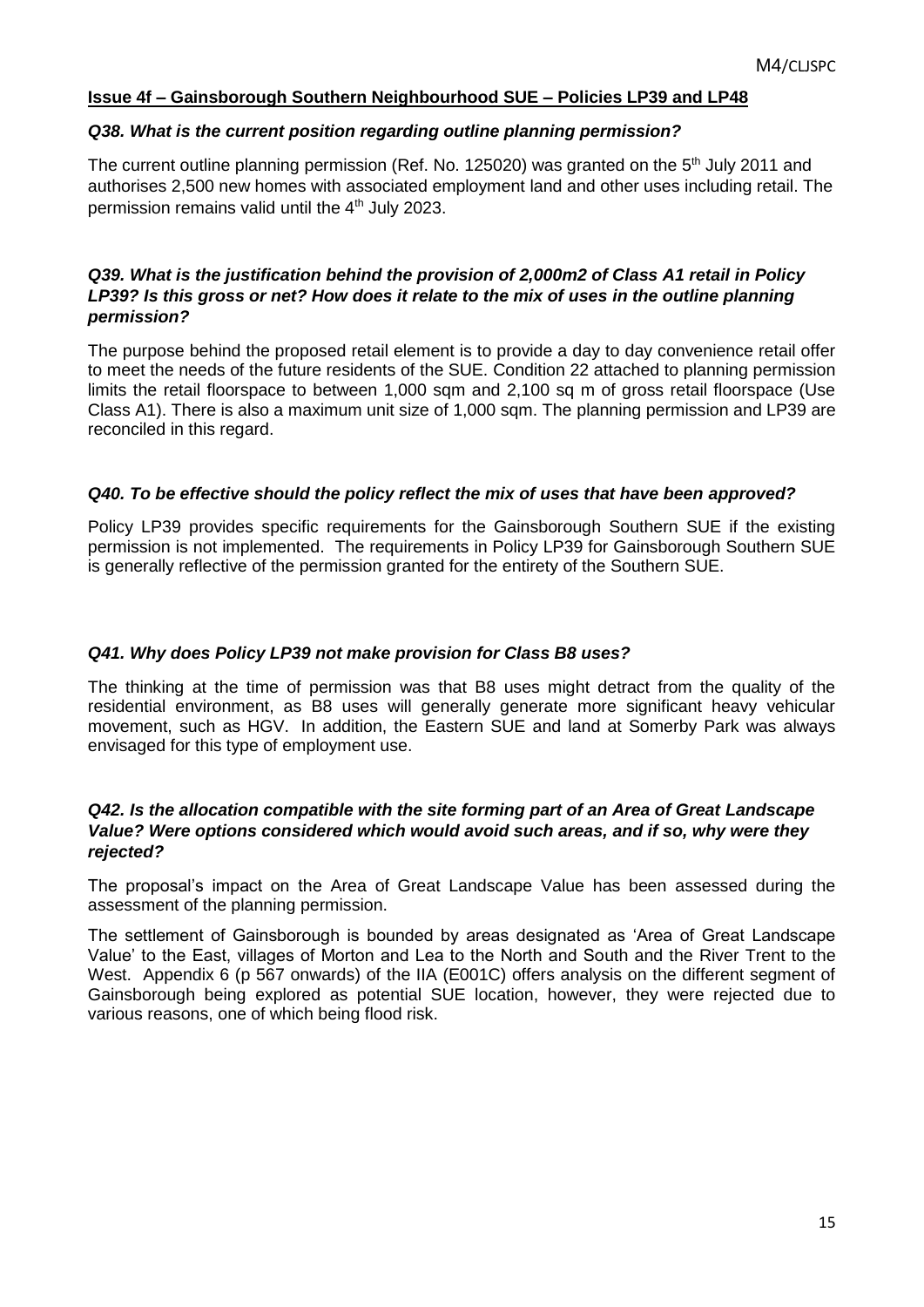# **Issue 4g – Gainsborough Northern Neighbourhood SUE - Policies LP39 and LP48**

#### *Q43. Why, compared to the southern SUE, must delivery of the employment land come forward alongside or before residential completions? Is this justified? How will this affect the delivery of housing?*

In the latest pre-application discussions held between WLDC, Savills and the landowner it is agreed that it would not be beneficial to pursue this approach and that doing so could jeopardise the ability to expedite housing delivery on this site. These discussions (ongoing and last discussed in late September 2016) are now at a very advanced stage with an application imminent and do not include the need to bring employment development forward in advance of or in parallel with the residential growth.

It is therefore suggested that a modification (modification Main/SC/42) be made to entirely remove this requirement from the policy. Current employment requirements are directed to Somerby Park and / or can be brought forward by way of an operator specific planning application on other parts of the SUE.

Amend first bullet point under the sub-heading Gainsborough Northern Neighbourhood SUE as follows:

"Approximately 7ha of employment land for Class B1/B2/B8, with delivery phased before or alongside dwelling completions. Employment premises provided must…"

# *Q44. What are 'appropriate contributions' towards secondary education provision? Does the Policy need to be more precise? Is it effective?*

It is considered that the policy wording needs to be flexible and cannot be prescriptive until there is certainty about timing and quantum of the future development. Education contribution may vary based on the need in the area at the time. In addition, the policy wording needs to be flexible enough to allow for both situations if the permission is granted before or after the Community Infrastructure Levy is adopted (as secondary education is an item sought on the Regulation 123 list).

# *Q45. What is the current status regarding the planning application 'expected Summer 2016'?*

The specification of the outline planning application has been agreed. The application will be for 750 residential units in total, for part of the SUE site, with all matters reserved save for means of access. The application will be accompanied by an Environmental Statement. The 750 units match the expected delivery of units on the SUE as whole during the plan period, as confirmed by the policy wording.

It is now anticipated that the outline planning application will be submitted in late 2016.

#### *Q46. Is the allocation compatible with the site forming part of an Area of Great Landscape Value? Were options considered which would avoid such areas, and if so, why were they rejected?*

The settlement of Gainsborough is bounded by areas designated as 'Area of Great Landscape Value' to the East, villages of Morton and Lea to the North and South and the River Trent to the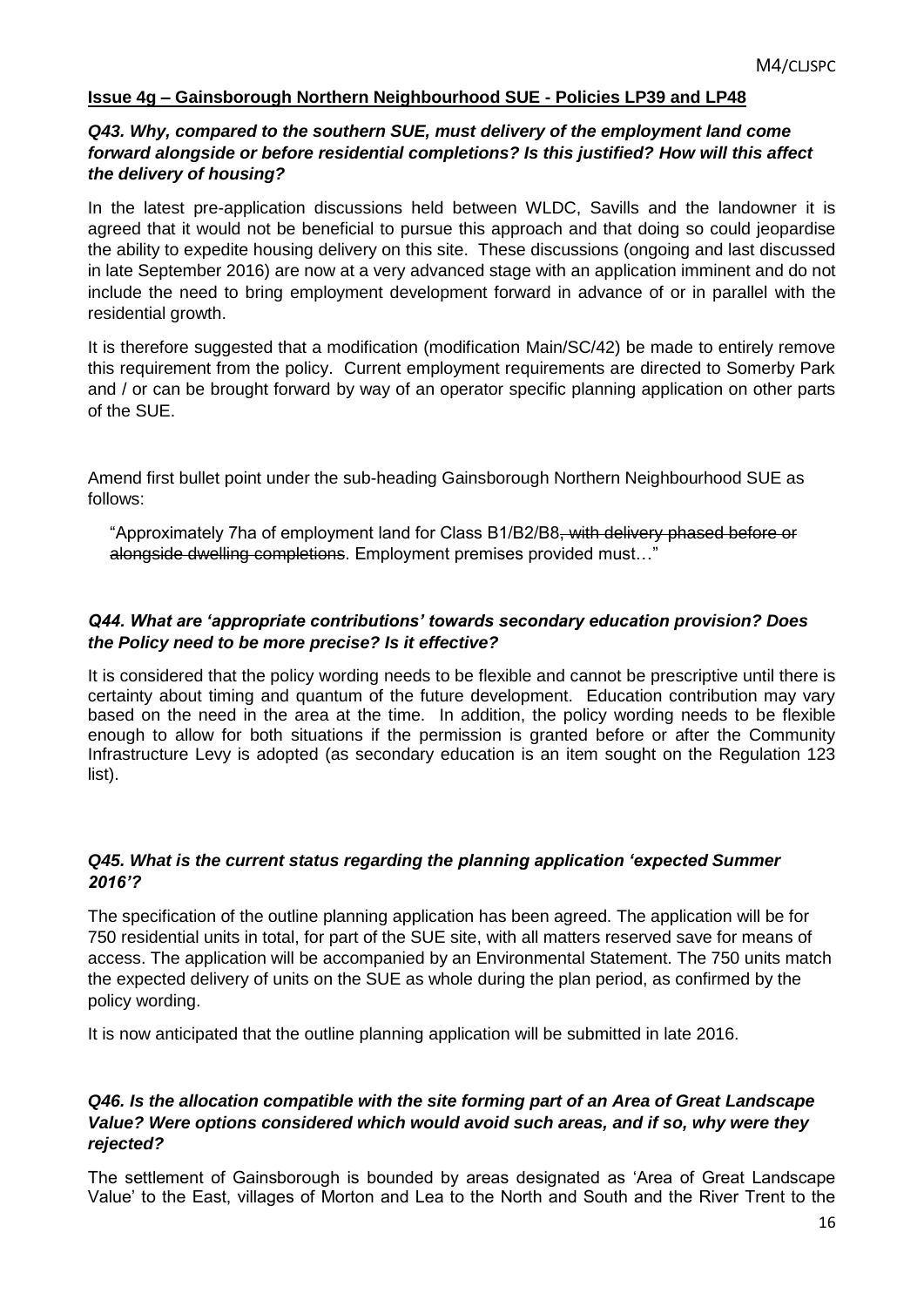West. Appendix 6 (p 567 onwards) of the IIA (E001C) offers analysis on the different segment of Gainsborough being explored as potential SUE location, however, they were rejected due to various reasons, one of which being flood risk.

The design of the proposal will need to consider Policy LP39 and incorporate '*open space and "green corridors" to integrate the development with the surrounding countryside and woodland'*. Future proposals will also need to consider Policy LP17 – Landscape, Townscape and Views.

The current masterplan proposed is informed by a Landscape Character and Visual Impact Appraisal (prepared by Nicolas Pearson Associates) and seeks to position the residential development in the least sensitive area and minimise impact by the retention of the existing framework of boundary vegetation.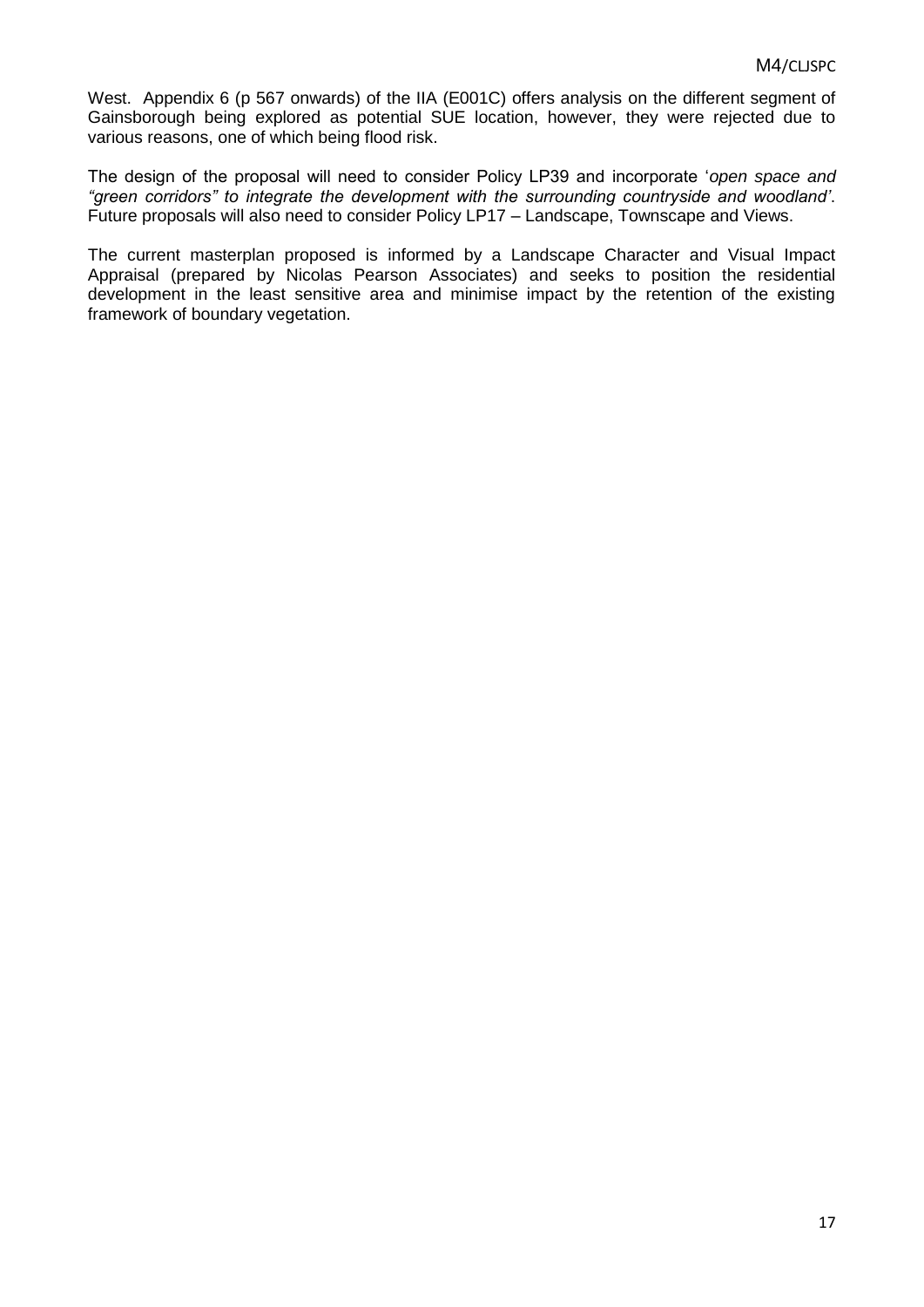# **Issue 4h – Sleaford South Quadrant SUE – Policies LP44 and LP48**

#### *Q47. What is the current position regarding outline planning permission? Have any reserved matters submissions been made?*

Some pre commencement conditions have been discharged and North Kesteven District Council are in pre application discussion for an initial 38 units.

# *Q48. What is the justification for the precise floorspace requirements in Policy LP44? Are the figures gross or net?*

The precise floor spaces in Policy LP44 are transposed from the planning permission. They are gross figures and are based on discussions held with stakeholders.

# *Q49. The August 2016 Topic Paper9 sets out different affordable housing thresholds for different phases. Why is this? What is it based on? Should it be set out in the Local Plan?*

The varying affordable housing thresholds were negotiated with the promoter and supported by a viability assessment undertaken by DTZ consultants. The phased increased delivery was negotiated to balance and facilitate the development coming forward with the need to maximise affordable housing provision over the duration of the SUE's development.

They should not be set out in the Local Plan, because theoretically a revised application could be submitted at any point, and, should this happen, it should not be rigidly constrained by detailed agreements made for the current consent.